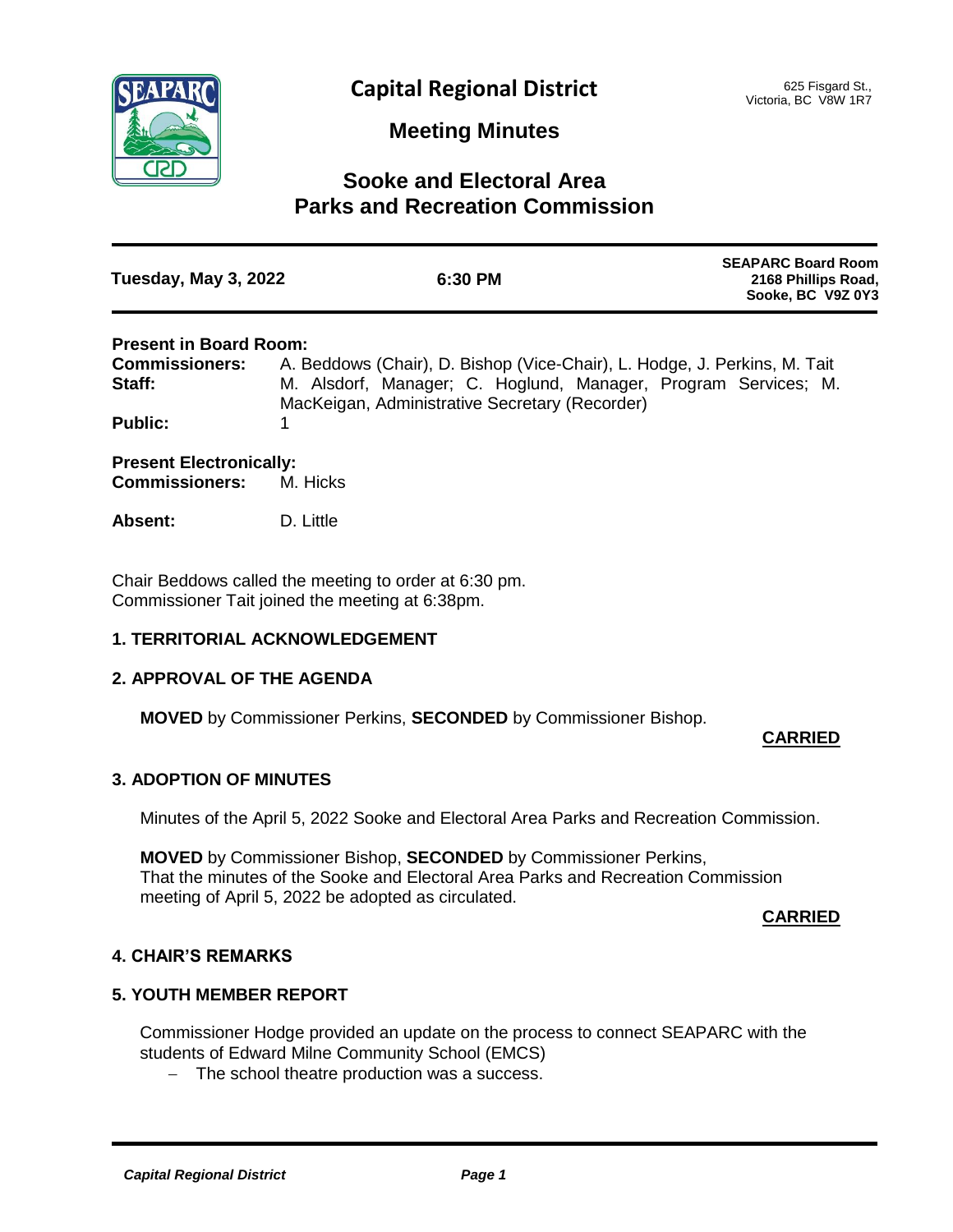## **6. PRESENTATIONS/DELEGATIONS**

#### **6.1. Laura Hooper, District of Sooke, Manager of Parks and Environmental Services**

L. Hooper provided an update on the 2022/2023 outdoor recreation projects for the District of Sooke including the Sports Box in Sunriver Estates, Basketball Hoops at Broomhill Park, Off Leash Dog Park, Little River Pedestrian Crossing connecting Sunriver Estates to Ecole Poirier Elementary School and Journey Middle School, and other future trail development.

The commission discussed the following topics:

- Acknowledging the successful communication efforts between the District of Sooke and neighbors of the Sports Box in Sunriver Estates during all phases of construction.
- The projects completed by the Juan de Fuca Electoral Area Recreation Advisory Commission including resurfacing of the Throup Rd Tennis and Pickleball Courts, construction of new Pickleball Courts in East Sooke and Port Renfrew, and the weekly cleaning of the sports field at Edward Milne Community School.
- The future development of community recreation assets will require community partners including the District of Sooke, Sooke Community Association, SEAPARC, JDF Electoral Area Recreation Advisory Commission, and the CRD.

## **7. COMMISSION BUSINESS**

#### **7.1. Asset Management Planning Program: Union of British Columbia Municipalities 2022**

M. Alsdorf provided an overview of the report. The commission discussed the following topics:

- Completion of a facility/asset condition assessment for SEAPARC Leisure Complex will be beneficial for future grant opportunities.

**MOVED** by Commissioner Tait, **SECONDED** by Commissioner Perkins, That the Sooke and Electoral Area Parks and Recreation Commission recommends to the Capital Regional Board: That the Capital Regional District Board support an application to the Union of British Columbia Municipalities Asset Management Planning Program for 2022 and direct staff to provide overall grant management.

## **CARRIED**

# **7.2. Program Services, Administration and Operations Update**

C. Hoglund provided an overview of the report.

## **7.3. First Quarter Financial Update**

M. Alsdorf provided an update of the first quarter financials:

- Admission revenue is slightly under projections but is offset by membership revenue which is slightly over projections to date.
- The bulk of program revenue is budgeted for summer programs and it is anticipated that revenue forecasts should be met.
- Wages and benefits are on pace to meet budget at this point.